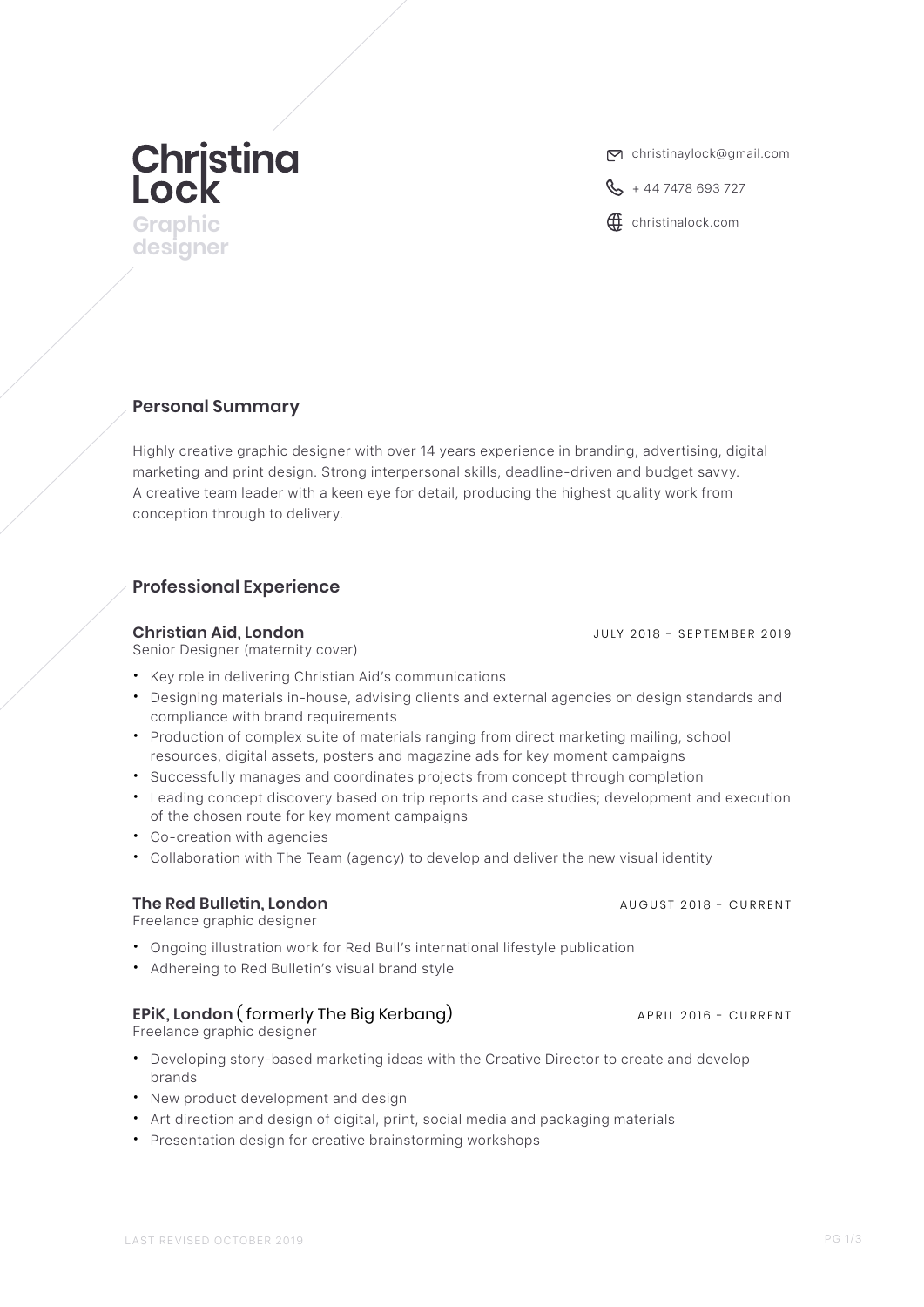### **The Chartered Quality Institute (CQI), London** JUNE 2018

Magazine Designer

- x Production, design, layout of Quality World Magazine
- x Conceiving and commissioning illustrations within budget
- Managing workflow

Freelance graphic designer

- Design of in-house materials for the communications team, producing reports, newsletters, DM campaigns, social media graphics, infographics, logos, website banners
- **\*** Trained in Coreprint software to build editable PDFs

### **LuxGroup, Australia** FEBRUARY 2013 - FEBRUARY 2015

Head of Graphics

- x Project management and creative direction
- x Building and motivating a team of designers
- x Coordinating freelance photographers to meet all project requirements
- \* Successfully managed and coordinated projects from concept through completion
- **Ensured high quality of all brand visuals and brand adherence over mutiple e-commerce** websites
- Created new design themes for marketing and collateral materials
- \* Strong communication with sales, buying teams and external clients to deliver briefs
- Design of newspaper and magazine advertorials, on-sale campaigns, marketing graphics, high quality product imagery, social media, iPad magazines and web design

Senior Graphic Designer

- Responsible for completing briefs from concept to finished art in both print and online media
- Retouching hero imagery and product photography
- Efficiently managed time and workload in a fast-paced and constantly changing e-commerce startup
- Collaboration with senior stylist to produce conceptually engaging photography for sales campaigns

Digital Designer

- Working closely with Yahoo!7 to produce digital work for marketing competitions
- Production of wireframes and website design

### **Belgiovani Williams Mackay, (BWM Agency), Sydney** JANUARY 2009 - APRIL 2010

Digital Designer

- x Concept development and delivery of digital campaigns
- Design of wireframes and scamps
- x Producing static and animated content banner ads, digital signage, EDMs, microsites and websites
- Working closely with developers to create creative and functional design

**Redbox Digital, Sydney** MAY 2010 - SEPTEMBER 2011

# **Rocket Internet, Sydney** JANAURY 2012 - FEBRUARY 2013

# **Christian Aid, London** DECEMBER 2015 - JANUARY 2018